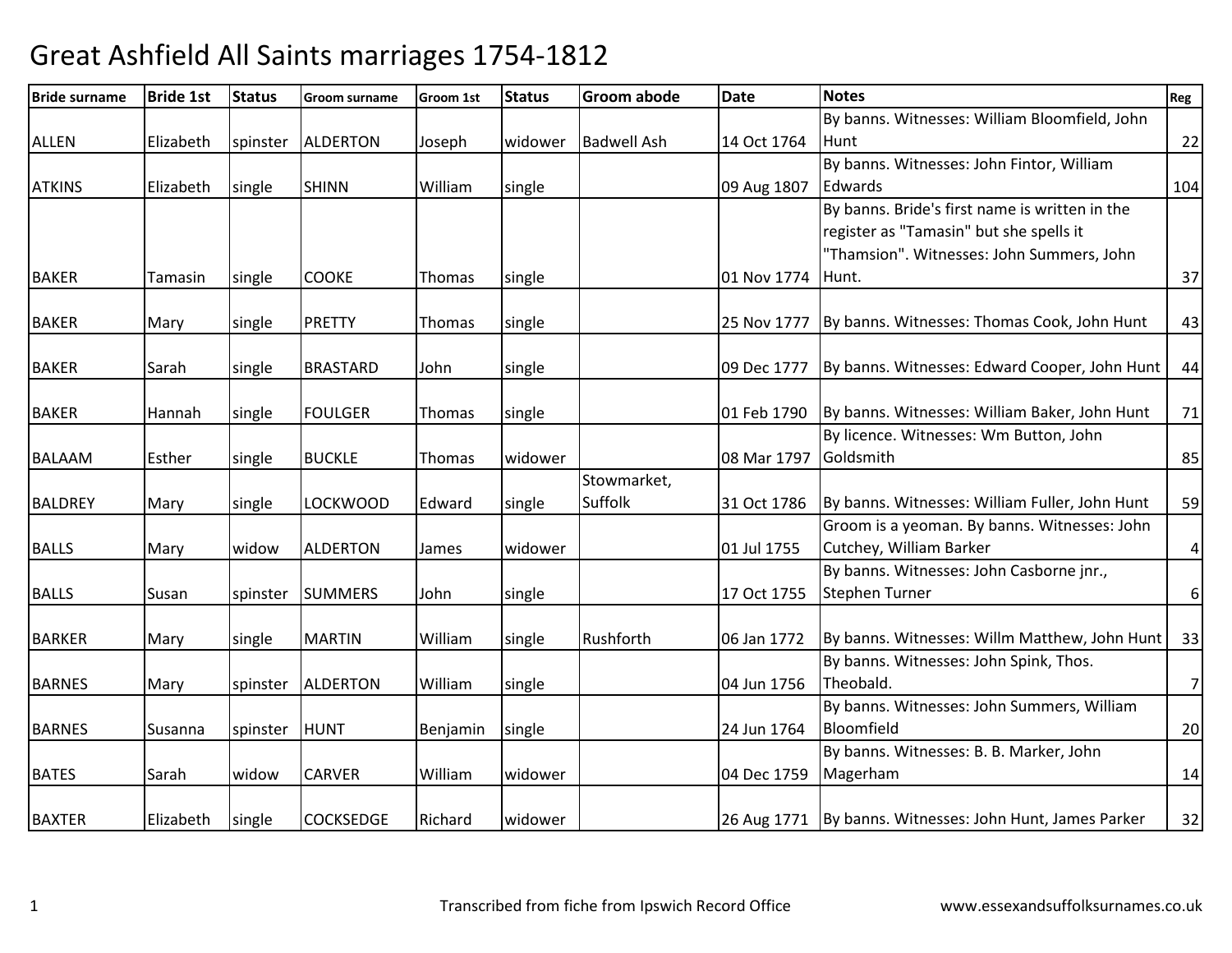| <b>Bride surname</b> | <b>Bride 1st</b> | <b>Status</b> | Groom surname    | Groom 1st   | <b>Status</b> | <b>Groom abode</b> | <b>Date</b>          | <b>Notes</b>                                       | Reg |
|----------------------|------------------|---------------|------------------|-------------|---------------|--------------------|----------------------|----------------------------------------------------|-----|
|                      |                  |               |                  |             |               |                    |                      | By banns. Witnesses: Wm Edwards, James             |     |
| <b>BAXTER</b>        | Casey            | single        | <b>GOSLING</b>   | Joseph      | single        |                    | 09 Mar 1804   Lummis |                                                    | 94  |
|                      |                  |               |                  |             |               |                    |                      |                                                    |     |
| <b>BEATMAN</b>       | Ann              | single        | <b>SHAVE</b>     | Thomas      | widower       |                    | 05 Nov 1774          | By banns. Witnesses: Willm Matthew, John Hunt      | 38  |
|                      |                  |               |                  |             |               |                    |                      |                                                    |     |
| <b>BENNETT</b>       | Mary             | spinster      | <b>STURGEON</b>  | Thomas      | single        |                    | 15 Feb 1781          | By licence. Witnesses: John Goodrich, John Hunt    | 49  |
|                      |                  |               |                  |             |               |                    |                      | By licence. Witnesses: Charlotte Bextor?, Robt     |     |
| <b>BETTS</b>         | Rebecca          | spinster      | <b>COCKSEDGE</b> | Francis     | single        |                    | 28 Jan 1796          | Barrell. Bride is of Brentwood, Essex              | 82  |
|                      |                  |               |                  |             |               |                    |                      |                                                    |     |
| <b>BISHOP</b>        | Martha           | single        | <b>HARNTON</b>   | Thomas      | single        | Westthorpe         | 18 Feb 1782          | By banns. Witnesses: Thomas Brooks, John Hunt      | 53  |
|                      |                  |               |                  |             |               |                    |                      |                                                    |     |
|                      |                  |               |                  |             |               | St. Leonard,       |                      | Groom is a clerk - marital status not in register. |     |
| <b>BLYE</b>          | Mary             | spinster      | <b>SALTER</b>    | Nathaniel   |               | Colchester         | 03 Jul 1759          | By licence. Witnesses: Roger & Elizabeth Cooke     | 12  |
|                      |                  |               |                  |             |               |                    |                      | By licence. Bride's marital status not given.      |     |
| <b>BOOR</b>          | Susan            |               | <b>BRIDGES</b>   | William     | single        |                    | 09 Jun 1782          | Witnesses: Robt Barrell, John Hunt                 | 54  |
|                      |                  |               |                  |             |               |                    |                      |                                                    |     |
| <b>BRETT</b>         | Sarah            | single        | <b>HICKS</b>     | Philip      | single        |                    | * Nov 1796           | By banns. Witnesses: Thomas Jolly, Robt Barrell    | 84  |
|                      |                  |               |                  |             |               |                    |                      | By banns. Witnesses: John Hunt, Richard            |     |
| <b>BROCK</b>         | Mary             | widow         | <b>BAXTER</b>    | William     | widower       |                    | 16 Oct 1769          | Cocksedge                                          | 29  |
|                      |                  |               |                  |             |               |                    |                      | By banns. Witness 1: William Reggin. No second     |     |
| <b>BROOM</b>         | Elizabeth        | single        | <b>WHITTON</b>   | Daniel      | single        |                    | 30 Apr 1789          | witness.                                           | 67  |
|                      |                  |               |                  |             |               |                    |                      | By banns. Witnesses: Francis Seguin, William       |     |
| <b>BUCKELL</b>       | Ann              | single        | <b>FORD</b>      | Robert      | widower       |                    | 10 Feb 1812          | Edwards                                            | 118 |
|                      |                  |               |                  |             |               |                    |                      | Banns only - not a marriage. Banns read 30 Mar,    |     |
| <b>BUCKLE</b>        | Elizabeth        |               | <b>SADLER</b>    | <b>Thos</b> |               |                    | $* * 1760$           | 06, 13 Apr 1760                                    |     |
|                      |                  |               |                  |             |               | Diss,              |                      | By licence. Witnesses: Eliza Norgate, R. & E. M.   |     |
| <b>BURROUGHES</b>    | Elizabeth        | single        | <b>NORGATE</b>   | Thomas      | widower       | Norfolk            | 01 Aug 1787          | <b>Burroughes</b>                                  | 61  |
|                      |                  |               |                  |             |               |                    |                      |                                                    |     |
| <b>BURROUGHS</b>     | Mary             | spinster      | <b>HAWKINS</b>   | Edward      | single        |                    | 23 Oct 1760          | By banns. Witnesses: Philip Riches, John Hunt      | 15  |
|                      |                  |               |                  |             |               |                    |                      | By licence. Bride's surname is written in the      |     |
|                      |                  |               |                  |             |               |                    |                      | register as "Burroughs" but she spells it          |     |
|                      |                  |               |                  |             |               |                    |                      | "Borrows." Witnesses: George Chinery, John         |     |
| <b>BURROUGHS</b>     | Sarah            | single        | <b>BARRELL</b>   | Robert      | single        | Stowlangtoft       | 02 Apr 1762          | Hunt                                               | 16  |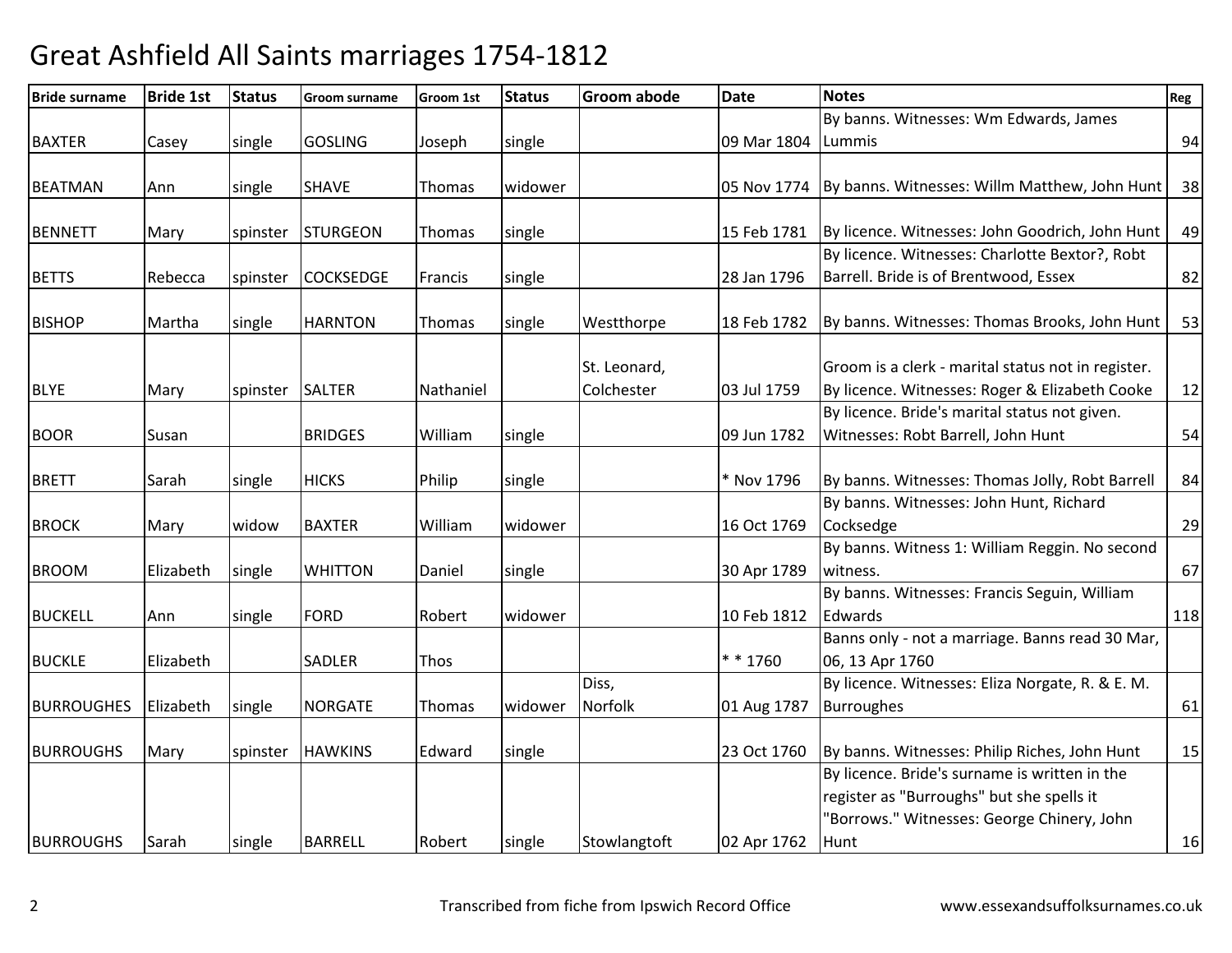| <b>Bride surname</b> | <b>Bride 1st</b> | <b>Status</b> | Groom surname     | <b>Groom 1st</b> | <b>Status</b> | <b>Groom abode</b>     | <b>Date</b> | <b>Notes</b>                                                                                                                                  | Reg              |
|----------------------|------------------|---------------|-------------------|------------------|---------------|------------------------|-------------|-----------------------------------------------------------------------------------------------------------------------------------------------|------------------|
|                      |                  |               |                   |                  |               |                        |             |                                                                                                                                               |                  |
| <b>CAMELL</b>        | Mary             | single        | <b>ELSDEN</b>     | William          | single        |                        |             | 05 Nov 1775   By licence. Witnesses: John Hunt, John Witton                                                                                   | 40               |
| <b>CLARKE</b>        | Sarah            | single        | <b>RICE</b>       | Henry            | single        |                        | 11 Oct 1793 | By banns. Witnesses: John Rice, John Hunt                                                                                                     | 76               |
| <b>CLAY</b>          | Mary             | single        | <b>BRADLEY</b>    | Francis          | single        |                        | 14 Oct 1755 | By banns. Witnesses: John Andrews, Thos. Day                                                                                                  | 5                |
| <b>COB</b>           | Elizabeth        | spinster      | <b>GLADWELL</b>   | George           | single        | Haughley               | 11 Oct 1756 | By banns. Witnesses: Robt Pryor, Geo Jefferson                                                                                                | $\boldsymbol{9}$ |
|                      |                  |               |                   |                  |               |                        |             | By banns. Groom's surname written in register<br>as "Rampley", he spells it "Ramplee". Witnesses:<br>William Bennet, William Reynolds         |                  |
| <b>COCKSEDGE</b>     | Mary             | spinster      | <b>RAMPLEY</b>    | John             | single        |                        | 29 May 1755 | By banns. Witnesses: Elizabeth Witon, Robt                                                                                                    | $\mathsf 3$      |
| <b>COCKSEDGE</b>     | Elizabeth        | single        | <b>WARREN</b>     | Rheuben          | single        |                        | 04 Jan 1796 | <b>Barrell</b>                                                                                                                                | 81               |
|                      |                  |               |                   |                  |               | St. James,             |             | By licence. Witnesses: Simon Codd, Elizth                                                                                                     |                  |
| <b>CODD</b>          | Frances          | single        | <b>ORRIDGE</b>    | John             | bachelor      | <b>Bury St Edmunds</b> | 23 Jul 1799 | Penning                                                                                                                                       | 90               |
|                      |                  |               |                   |                  |               |                        |             |                                                                                                                                               |                  |
| <b>COOKE</b>         | Elizabeth        | spinster      | <b>BURROUGHES</b> | Thomas           |               | Wymondham,<br>Norfolk  | 06 Aug 1754 | Groom is a surgeon - marital status not in<br>register. By licence with consent of parents.<br>Witnesses: [F_]ehos Postle, John Casborne jnr. | $\overline{2}$   |
|                      |                  |               |                   |                  |               |                        |             | By banns. Witnesses: Thos Pretty, William                                                                                                     |                  |
| <b>COOKE</b>         | Lucy             | single        | <b>PRETTY</b>     | Robert           | single        |                        | 18 Jul 1805 | Edwards                                                                                                                                       | 99               |
| <b>CORNELL</b>       | Frances          | single        | <b>CARTER</b>     | Richard          | single        | <b>Badwell Ash</b>     |             | 01 Nov 1779 By banns. Witnesses: John Summers, John Hunt                                                                                      | 46               |
| <b>CROUCH</b>        | Susan            | single        | WHIT[H_]          | Daniel           | single        |                        | 19 Feb 1811 | By banns. Witnesses: William Nice, William<br>Edwards                                                                                         | 117              |
| <b>CURTICE</b>       | Deborah          | widow         | <b>ROSE</b>       | John             | single        |                        | 12 Oct 1809 | By banns. Witnesses: William Edwards, William<br>Rose                                                                                         | 112              |
| <b>DENNY</b>         | Isabella         | single        | <b>SEADLER</b>    | Thomas           | widower       |                        | 11 Oct 1790 | By banns. Witnesses: William Bloomfield, John<br>Hunt                                                                                         | 73               |
| <b>DRANE</b>         | Amelia           | single        | <b>LAMBERT</b>    | Isaac            | widower       |                        |             | 04 Nov 1779 By licence. Witnesses: John Hunt, John Witton                                                                                     | 47               |
| <b>EDGE</b>          | Mary             | single        | <b>BAKER</b>      | George           | single        | Wyverston              |             | 23 Feb 1773 By banns. Witnesses: Thomas Shave, John Hunt                                                                                      | 34               |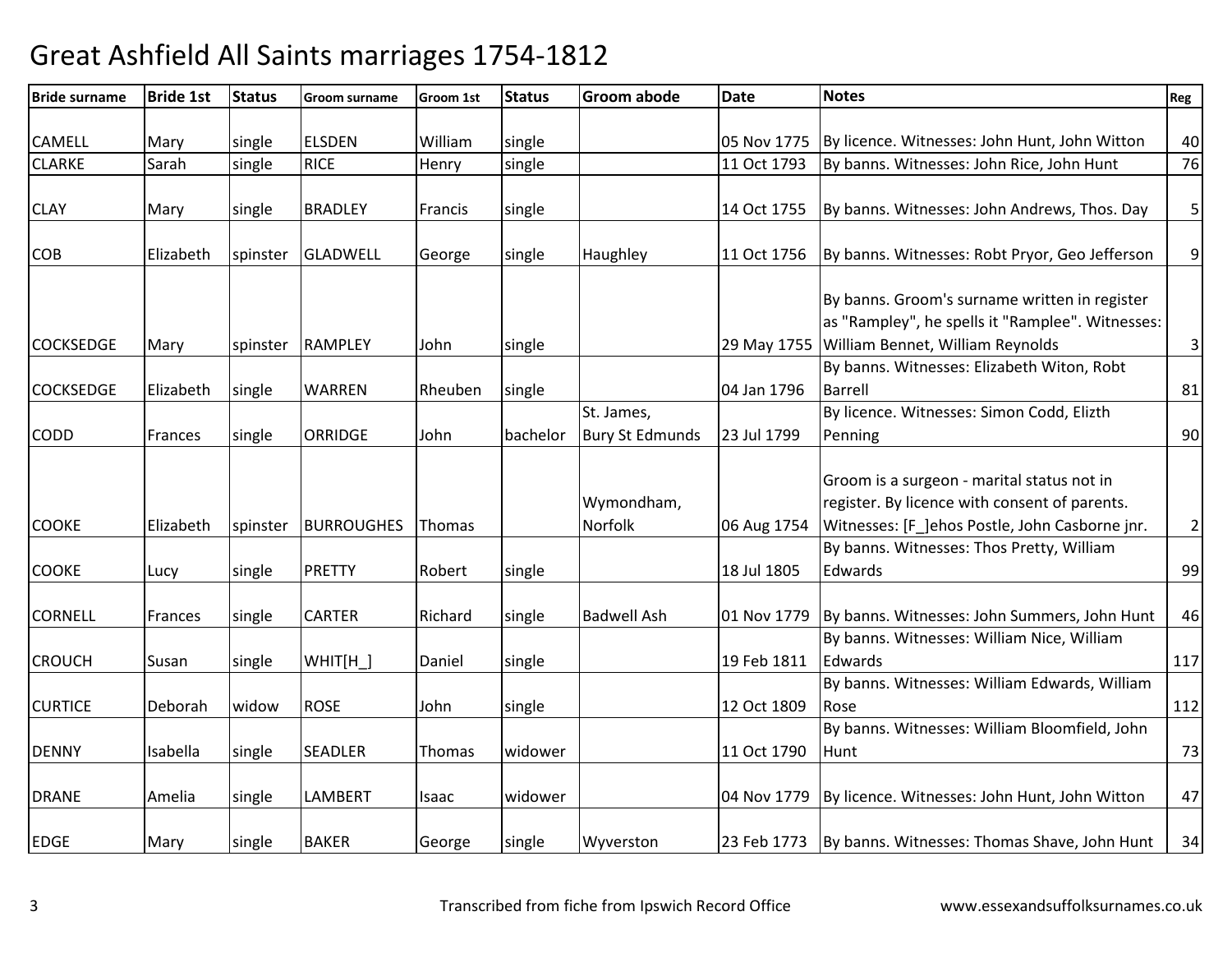| <b>Bride surname</b> | <b>Bride 1st</b> | <b>Status</b> | <b>Groom surname</b> | Groom 1st | <b>Status</b> | <b>Groom abode</b> | <b>Date</b> | <b>Notes</b>                                             | Reg |
|----------------------|------------------|---------------|----------------------|-----------|---------------|--------------------|-------------|----------------------------------------------------------|-----|
| <b>FROST</b>         | Mary             | single        | <b>BUCKLE</b>        | Robert    | widower       |                    | 29 Oct 1787 | By banns. Witnesses: John Peck, John Hunt                | 63  |
|                      |                  |               |                      |           |               |                    |             | By banns. Witnesses: Samuel Lockwood, John               |     |
| <b>FULCHER</b>       | Frances          | single        | <b>WELLS</b>         | James     | single        |                    | 02 Jan 1794 | Hunt                                                     | 77  |
|                      |                  |               |                      |           |               |                    |             |                                                          |     |
| <b>GAYMER</b>        | Margaret         | single        | <b>CORNISH</b>       | William   | widower       |                    |             | 31 May 1789 By banns. Witnesses: John Summers, John Hunt | 68  |
|                      |                  |               |                      |           |               | Walsham            |             |                                                          |     |
| <b>HAUNTON</b>       | Susan            | single        | <b>JAGGARD</b>       | George    | single        | le Willows         | 23 Nov 1764 | By banns. Witnesses: John Hunt, Thomas Levell            | 23  |
|                      |                  |               |                      |           |               |                    |             |                                                          |     |
|                      |                  |               |                      |           |               |                    |             | Groom is serving in the West Suffolk Militia. By         |     |
|                      |                  |               |                      |           |               |                    |             | licence. Marital statuses not given. Witnesses:          |     |
| <b>HAYWARD</b>       | Amelia           |               | <b>THOMPSON</b>      | John      |               | Ipswich            | 11 May 1808 | Mary? Edwards, William Edwards                           | 106 |
|                      |                  |               |                      |           |               |                    |             | By banns. Witnesses: Elizabeth Heard, William            |     |
| <b>HEARD</b>         | Sarah            | single        | <b>THROWER</b>       | Samuel    | widower       |                    | 08 Nov 1804 | Edwards                                                  | 95  |
|                      |                  |               |                      |           |               |                    |             |                                                          |     |
| <b>HUBBARD</b>       | Elizabeth        | single        | <b>SHAVE</b>         | Thoams    | widower       | <b>Badwell Ash</b> | 25 Apr 1775 | By licence. Witnesses: Anthony & Ann Hubbard             | 39  |
|                      |                  |               |                      |           |               |                    |             |                                                          |     |
|                      |                  |               |                      |           |               | Fornham            |             | By banns. Groom spells his surname "Witton"              |     |
| <b>HUNT</b>          | Alice            | single        | <b>WHITTON</b>       | John      | single        | <b>All Saints</b>  | 03 May 1776 | but it is written in the register as "Whitton."          | 41  |
|                      |                  |               |                      |           |               | Necton,            |             |                                                          |     |
| <b>HUNT</b>          | Susanna          | single        | [TJ]OWLER            | Edward    | single        | Norfolk            |             | 28 May 1787 By banns. Witnesses: Benjamin & John Hunt    | 60  |
|                      |                  |               |                      |           |               |                    |             |                                                          |     |
|                      |                  |               |                      |           |               |                    |             | By banns. "The above John Parker has always              |     |
|                      |                  |               |                      |           |               |                    |             | been called Hubbard, but he being a bastard              |     |
|                      |                  |               |                      |           |               |                    |             | Child of Hannah Parker, gave his name for                |     |
|                      |                  |               |                      |           |               |                    |             | Publication of Banns to be John Parker."                 |     |
| <b>KING</b>          | Mary             | single        | <b>PARKER</b>        | John      | single        | Hunston            | 06 Oct 1805 | Witnesses: William Edwards, James Parker                 | 101 |
|                      |                  |               |                      |           |               |                    |             |                                                          |     |
|                      |                  |               |                      |           |               |                    |             | By banns. "The above John Parker has always              |     |
|                      |                  |               |                      |           |               |                    |             | been called Hubbard, but he being a bastard              |     |
|                      |                  |               |                      |           |               |                    |             | Child of Hannah Parker, gave his name for                |     |
|                      |                  |               |                      |           |               |                    |             | Publication of Banns to be John Parker."                 |     |
| <b>KING</b>          | Mary             | single        | <b>HUBBARD</b>       | John      | single        | Hunston            | 06 Oct 1805 | Witnesses: William Edwards, James Parker                 | 101 |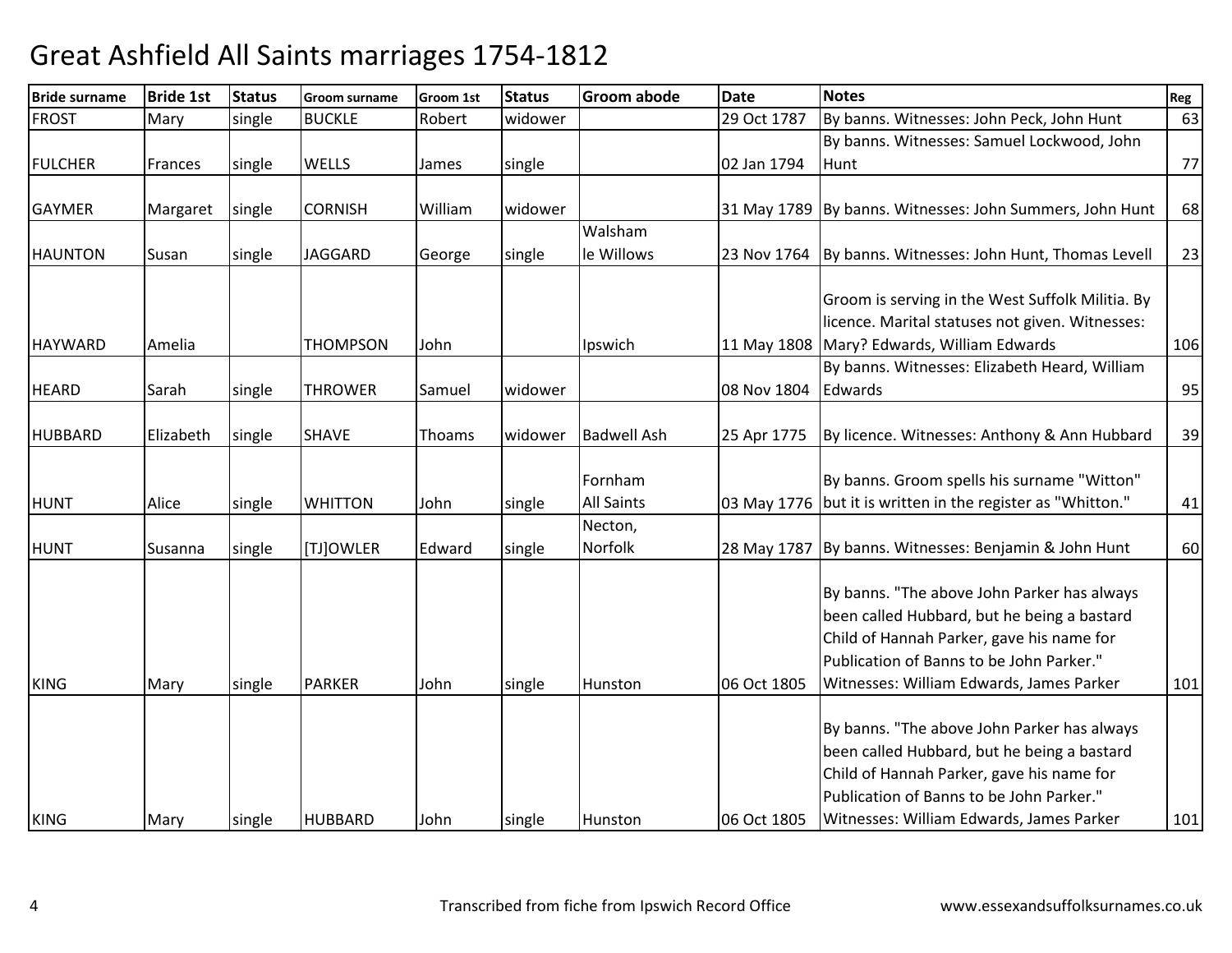| <b>Bride surname</b> | <b>Bride 1st</b> | <b>Status</b> | <b>Groom surname</b> | Groom 1st     | <b>Status</b> | Groom abode        | <b>Date</b> | <b>Notes</b>                                                | Reg |
|----------------------|------------------|---------------|----------------------|---------------|---------------|--------------------|-------------|-------------------------------------------------------------|-----|
|                      |                  |               |                      |               |               |                    |             | By banns. Witnesses: William Edwards, Mary                  |     |
| <b>LAMBERT</b>       | Maria            | single        | <b>MATTOCK</b>       | John          | widower       |                    | 29 Nov 1808 | Manning                                                     | 110 |
|                      |                  |               |                      |               |               |                    |             | By banns. Witnesses: William Edwards, James                 |     |
| <b>LOCKE</b>         | Sarah            | single        | <b>SHIP</b>          | Leonard       | single        |                    | 03 Dec 1804 | Rush                                                        | 96  |
|                      |                  |               |                      |               |               |                    |             | By banns. Witnesses: Charles Mann*, William                 |     |
| <b>LOCKE</b>         | Rebekah          | single        | <b>HOLMES</b>        | Mark          | single        |                    | 12 Oct 1810 | Edwards                                                     | 114 |
|                      |                  |               |                      |               |               |                    |             |                                                             |     |
| <b>MARKALL</b>       | Ann              | spinster      | <b>CORNISH</b>       | John          | single        |                    |             | 06 Mar 1764 By banns. Witnesses: Roger Cooke, John Hunt     | 18  |
|                      |                  |               |                      |               |               |                    |             |                                                             |     |
| <b>MARKELL</b>       | Susan            | single        | <b>PARKER</b>        | James         | widower       |                    |             | 31 May 1781 By banns. Witnesses: John Chase jnr., John Hunt | 50  |
|                      |                  |               |                      |               |               |                    |             | By banns. Witnesses: William Edwards, Elizabeth             |     |
| <b>MATTHEWS</b>      | Sophia           | widow         | <b>MATTHEWS</b>      | William       | single        |                    | 12 Mar 1810 | Russel                                                      | 113 |
| <b>MAY</b>           | Sarah            | single        | <b>HUNT</b>          | Richard       | single        |                    |             | 03 May 1773 By banns. Witnesses: John Cullum, John Hunt     | 35  |
|                      |                  |               |                      |               |               |                    |             | By licence. Witnesses: Theobald Bennet, John                |     |
| <b>MEE</b>           | Catherine        | widow         | <b>STURGEON</b>      | <b>Thomas</b> | widower       |                    | 04 Aug 1789 | Hunt                                                        | 69  |
|                      |                  |               |                      |               |               |                    |             | By banns. Witnesses: Anthony Westrop, Samuel                |     |
| <b>MILLER</b>        | Mary             | single        | <b>CORNISH</b>       | William       | single        |                    | 21 Oct 1756 | Palmer                                                      | 10  |
|                      |                  |               |                      |               |               |                    |             | By banns. Witnesses: James Manning, William                 |     |
| <b>MOORE</b>         | Lydia            | single        | <b>SHARE</b>         | Edward        | single        |                    | 18 Feb 1812 | Edwards                                                     | 119 |
|                      |                  |               |                      |               |               |                    |             | By banns. Witnesses: Joseph Carter, William                 |     |
| MORLEY?              | Ann              | single        | <b>CARTER</b>        | William       | single        |                    | 18 Apr 1806 | Edwards                                                     | 102 |
|                      |                  |               |                      |               |               |                    |             |                                                             |     |
| <b>MOSS</b>          | Mary             | widow         | <b>BROWNE</b>        | John          | single        |                    | 18 Oct 1781 | By banns. Witnesses: John Witton, John Hunt                 | 51  |
|                      |                  |               |                      |               |               |                    |             |                                                             |     |
| <b>MOSS</b>          | Elizabeth        | single        | <b>HOVELL</b>        | John          | single        | <b>Badwell Ash</b> | 16 Aug 1785 | By banns. Witnesses: John Witton, John Hunt                 | 57  |
|                      |                  |               |                      | Thomas        |               | Froston?,          |             | By banns. Witnesses: Christopher Browne, John               |     |
| <b>MOSS</b>          | Sarah            | single        | <b>CORNELL</b>       | William       | single        | Suffolk            | 09 Jul 1795 | <b>Summers</b>                                              | 80  |
|                      |                  |               |                      |               |               |                    |             | By banns. Witnesses: Robert Palfry, William                 |     |
| <b>MOSS</b>          | Rebecca          | single        | <b>RUDDARK</b>       | Richard       | single        |                    | 07 Jun 1808 | Edwards                                                     | 107 |
|                      |                  |               |                      |               |               |                    |             |                                                             |     |
| <b>MOTHERSOLE</b>    | Sarah            | single        | <b>WARREN</b>        | William       | single        |                    |             | 28 Aug 1764 By banns. Witnesses: John Theobald, John Hunt   | 21  |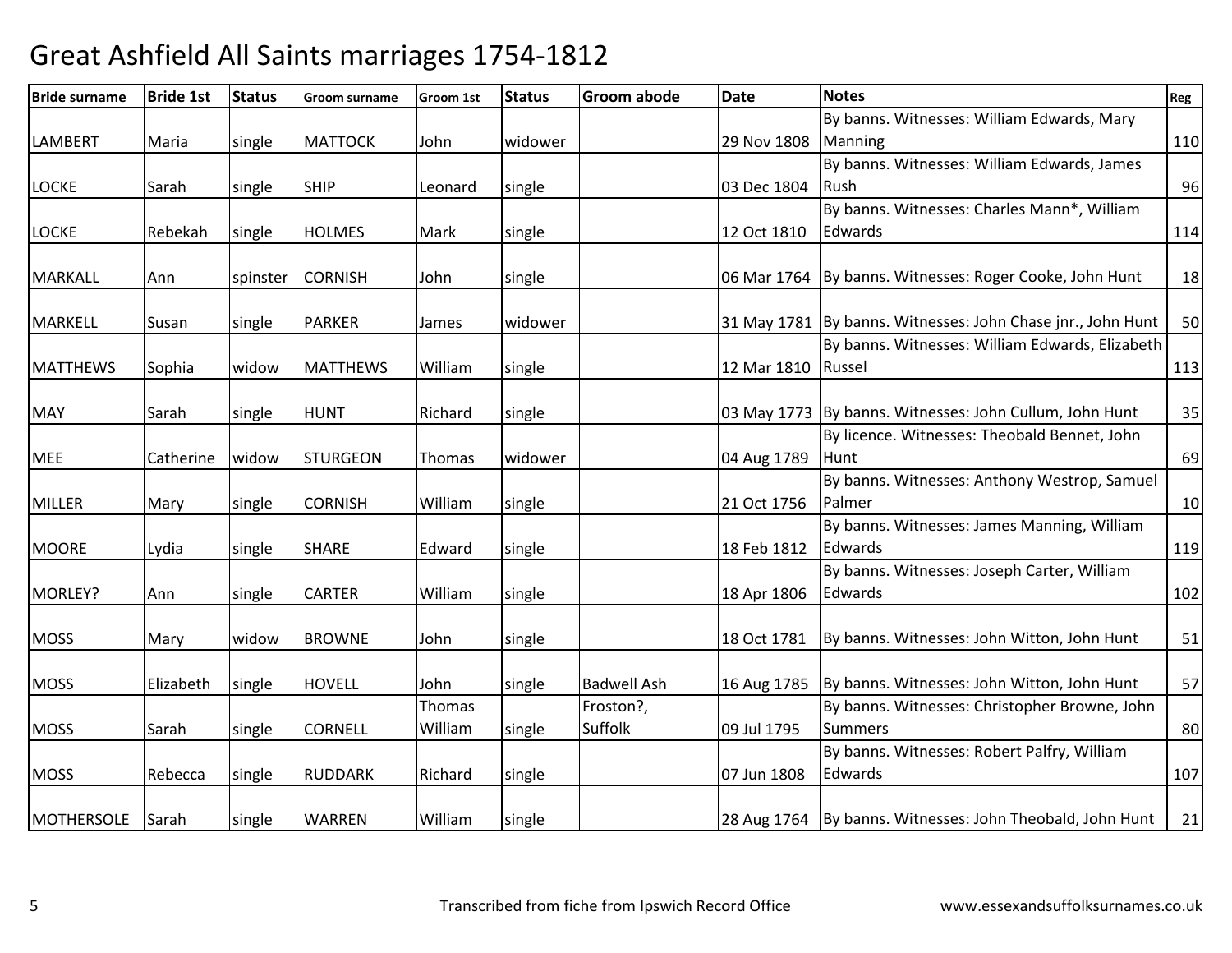| <b>Bride surname</b> | <b>Bride 1st</b> | <b>Status</b> | <b>Groom surname</b> | Groom 1st    | <b>Status</b> | <b>Groom abode</b> | <b>Date</b> | <b>Notes</b>                                                 | Reg          |
|----------------------|------------------|---------------|----------------------|--------------|---------------|--------------------|-------------|--------------------------------------------------------------|--------------|
| <b>MULLINGER</b>     | Mary             | single        | <b>JARROLD</b>       | John         | single        | <b>Badwell Ash</b> | 11 Oct 1770 | By banns. Witnesses: Willm Matthew, Alice Hunt               | 30           |
|                      |                  |               |                      |              |               |                    |             | By banns. Witnesses: George Blomfield, Robt                  |              |
| <b>MULLY</b>         | Rebecca          | single        | <b>VINSON</b>        | James        | single        |                    | 14 Nov 1797 | <b>Barrell</b>                                               | 88           |
|                      |                  |               |                      |              |               |                    |             | By banns. Witnesses: Stephen Brown, John                     |              |
| <b>OFFWOOD</b>       | Elizabeth        | spinster      | <b>SADLER</b>        | Isaac        | widower       |                    | 25 Jun 1754 | Lepingall                                                    | $\mathbf{1}$ |
|                      |                  |               |                      |              |               | Elmswell,          |             | By banns. Witnesses: John Drinkmilk, John                    |              |
| <b>OSBORNE</b>       | Sarah            | single        | <b>LEEDER</b>        | Robert       | single        | Suffolk            | 05 Apr 1763 | Stoney                                                       | 17           |
|                      |                  |               |                      |              |               |                    |             | By banns. Witnesses: John Hunt, Richard                      |              |
| <b>PARKER</b>        | Amy              | single        | <b>MARKEL</b>        | Daniel       | single        | Rougham            | 05 Jan 1786 | Cocksedge                                                    | 58           |
| <b>PAYN</b>          | Ann              | single        | <b>BUCKLE</b>        | Thomas       | single        |                    |             | 11 Nov 1788 By banns. Witnesses: Elizabeth Bullet, John Hunt | 66           |
|                      |                  |               |                      |              |               |                    |             | By banns. Witnesses: Christopher Moss, Maria                 |              |
| <b>PAYNE</b>         | Ann              | single        | <b>SHAVE</b>         | William      | single        |                    | 21 Oct 1812 | Payne                                                        | 120          |
|                      |                  |               |                      |              |               |                    |             | By banns. Witnesses: John Pollard, William                   |              |
| <b>POLLARD</b>       | Elizabeth        | single        | <b>GARROD</b>        | <b>Ellis</b> | single        |                    | 20 Nov 1810 | Edwards                                                      | 115          |
|                      |                  |               |                      |              |               |                    |             |                                                              |              |
| <b>POTTER</b>        | Sarah            | single        | <b>CLARKE</b>        | Joseph       | widower       |                    | 11 Mar 1771 | By banns. Witnesses: John Hunt, James Parker                 | 31           |
|                      |                  |               |                      |              |               |                    |             | By licence. William Chinery, "a minor, by consent            |              |
|                      |                  |               |                      |              |               |                    |             | of William ? His lawdul Guardian" (cannot read               |              |
|                      |                  |               |                      |              |               |                    |             | his guardian's surname very well). Witnesses:                |              |
|                      |                  |               |                      |              |               |                    |             | Alexr. Moss, Ann Chinery. The bride is of                    |              |
| <b>POTTLE</b>        | Harriet          | single        | <b>CHINERY</b>       | William      |               |                    | 08 Dec 1801 | Elmeswell.                                                   | 92           |
|                      |                  |               |                      |              |               |                    |             | Groom is a minor. By banns. A note says                      |              |
|                      |                  |               |                      |              |               |                    |             | 'married by license, see above, relating to                  |              |
|                      |                  |               |                      |              |               |                    |             | marriage on 08 Dec 1801." witnesses: William                 |              |
| <b>POTTLE</b>        | Harriet          | single        | <b>CHINERY</b>       | William      | single        |                    | 09 Mar 1802 | Edwards, Joseph Williamson                                   | 93           |
| <b>PRETTY</b>        | Mary             | single        | <b>COOPER</b>        | Edward       | single        |                    | 14 Oct 1777 | By banns. Witnesses: Robert Pretty, John Hunt                | 42           |
|                      |                  |               |                      |              |               |                    |             |                                                              |              |
| <b>PRETTY</b>        | Elizabeth        | single        | <b>SKEACE</b>        | John         | single        |                    | 25 Oct 1779 | By banns. Witnesses: John Hunt, Edward Cooper                | 45           |
| <b>PRETTY</b>        | Sarah            | single        | <b>GIGGENS</b>       | William      | single        |                    |             | 28 Nov 1780   By banns. Witnesses: John Hunt, John Witton    | 48           |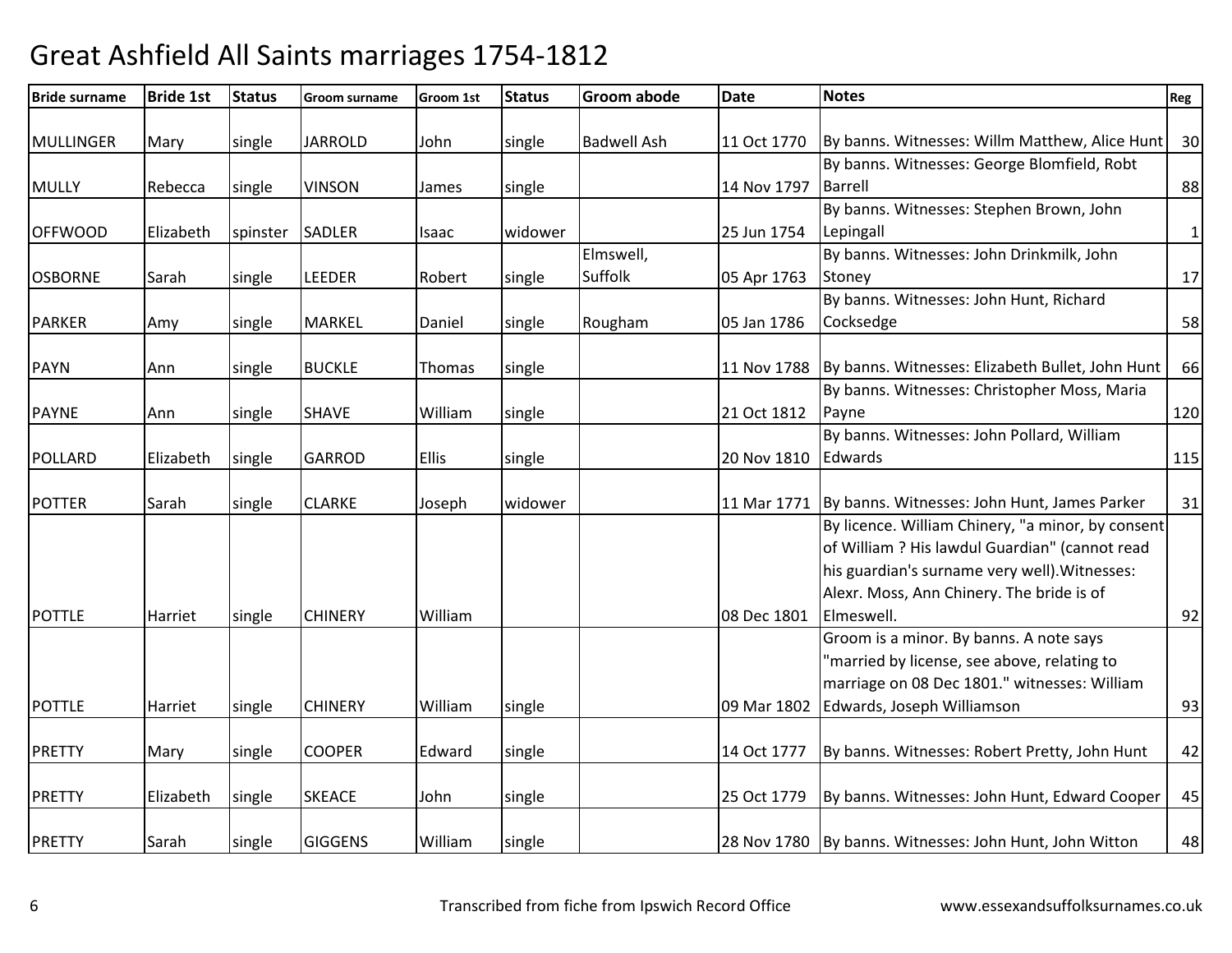| <b>Bride surname</b> | <b>Bride 1st</b> | <b>Status</b> | <b>Groom surname</b> | <b>Groom 1st</b> | <b>Status</b> | <b>Groom abode</b>   | <b>Date</b> | <b>Notes</b>                                             | Reg     |
|----------------------|------------------|---------------|----------------------|------------------|---------------|----------------------|-------------|----------------------------------------------------------|---------|
| <b>PRYOR</b>         | Anne             | spinster      | <b>HAYWARD</b>       | Robert           | single        | Wetherden            | 11 Oct 1756 | By banns. Witnesses: Robt Pryor, Geo Jefferson           | $\,8\,$ |
|                      |                  |               |                      |                  |               |                      |             | By licence with consent of parents. Witnesses:           |         |
| <b>PRYOR</b>         | Sally            |               | <b>WARREN</b>        | John             |               |                      | 02 Jun 1767 | John Hunt, John Alldred                                  | 27      |
|                      |                  | spinster      |                      |                  | single        |                      |             | By banns. Witnesses: William Edwards, William            |         |
| <b>RAINBIRD</b>      | Martha           | single        | <b>LEGGAT</b>        | Henry            | widower       |                      | 11 Aug 1805 | Hayward                                                  | 100     |
|                      |                  |               |                      |                  |               |                      |             |                                                          |         |
|                      |                  |               |                      |                  |               |                      |             | By banns with consent of parents. Witnesses:             |         |
| <b>RAMPLEY</b>       | Anne             | single        | <b>SADLER</b>        | Thomas           | single        |                      | 22 Feb 1757 | Samll. Howell, William Matthew                           | 11      |
| <b>RAYNBIRD</b>      | Edith            | single        | <b>BROOK</b>         | Zachariah        | single        |                      | 04 Feb 1790 | By banns. No witnesses in register.                      | 72      |
|                      |                  |               |                      |                  |               |                      |             | By banns. Witnesses: William Edwards, Reuben             |         |
| <b>REEVE</b>         | Mary             | widow         | <b>WARREN</b>        | Thomas           | single        |                      | 04 Jul 1809 | Warren                                                   | 111     |
|                      |                  |               |                      |                  |               |                      |             |                                                          |         |
|                      |                  |               |                      |                  |               |                      |             | By licence. Groom's marital status not given. He         |         |
|                      |                  |               |                      |                  |               |                      |             |                                                          |         |
| <b>RICE</b>          | Diana            | spinster      | <b>ROSE</b>          | William          |               | <b>Badwell Ash</b>   | 09 Mar 1764 | is a servant. Witnesses: Thos Shave, Jno Sidney          | 19      |
|                      |                  |               |                      |                  |               |                      |             |                                                          |         |
| <b>RICE</b>          | Ann              | single        | <b>WARD</b>          | Edmund           | single        |                      |             | 21 Nov 1781 By banns. Witnesses: Joseph Fayes, John Hunt | 52      |
| <b>RICE</b>          | Diana            | single        | <b>RUSH</b>          | John             | single        |                      | 22 Apr 1794 | By banns. Witnesses: Samuel Auston, John Hunt            | 79      |
|                      |                  |               |                      |                  |               | Hunston,             |             |                                                          |         |
| <b>RICHER</b>        | Mary             | single        | MUD                  | <b>Thoams</b>    | widower       | Suffolk              | 14 Oct 1766 | By licence. Witnesses: Philip Richer, John Hunt          | 25      |
|                      |                  |               |                      |                  |               |                      |             |                                                          |         |
| <b>ROBERTS</b>       | Mary             | single        | <b>HIGH</b>          | John             | single        |                      | 09 Jan 1811 | By banns. Witnesses: Wm Francis, Elizabeth High 116      |         |
|                      |                  |               |                      |                  |               | Haughley,            |             | By licence. Witnesses: Thomas Pryor of *field,           |         |
| <b>ROBINSON</b>      | Mary             | spinster      | <b>PRYOR</b>         | Thomas           | single        | Suffolk              | 08 Jul 1796 | <b>Mary Pryor</b>                                        | 83      |
|                      |                  |               |                      |                  |               |                      |             |                                                          |         |
| <b>SADLER</b>        | Sarah            | single        | <b>BLOOMFIELD</b>    | William          | widower       |                      | 18 Sep 1787 | By banns. Witnesses: John Hunt, John Summers             | 62      |
|                      |                  |               |                      |                  |               |                      |             |                                                          |         |
|                      |                  |               |                      |                  |               |                      |             | By banns. Groom spells his surname Witton, but           |         |
|                      |                  |               |                      |                  |               |                      |             | it is written in the register as Whitton.                |         |
| <b>SADON</b>         | Elizabeth        | single        | <b>WITTON</b>        | William          | single        | <b>Weston Market</b> | 17 Dec 1787 | Witnesses: Samuel Doggett, Henry Witton                  | 64      |
|                      |                  |               |                      |                  |               |                      |             |                                                          |         |
| <b>SHIN</b>          | Elizabeth        | single        | <b>WILDING</b>       | John             | single        |                      | 31 Oct 1808 | By banns. Witnesses: William & Mary Edwards              | 109     |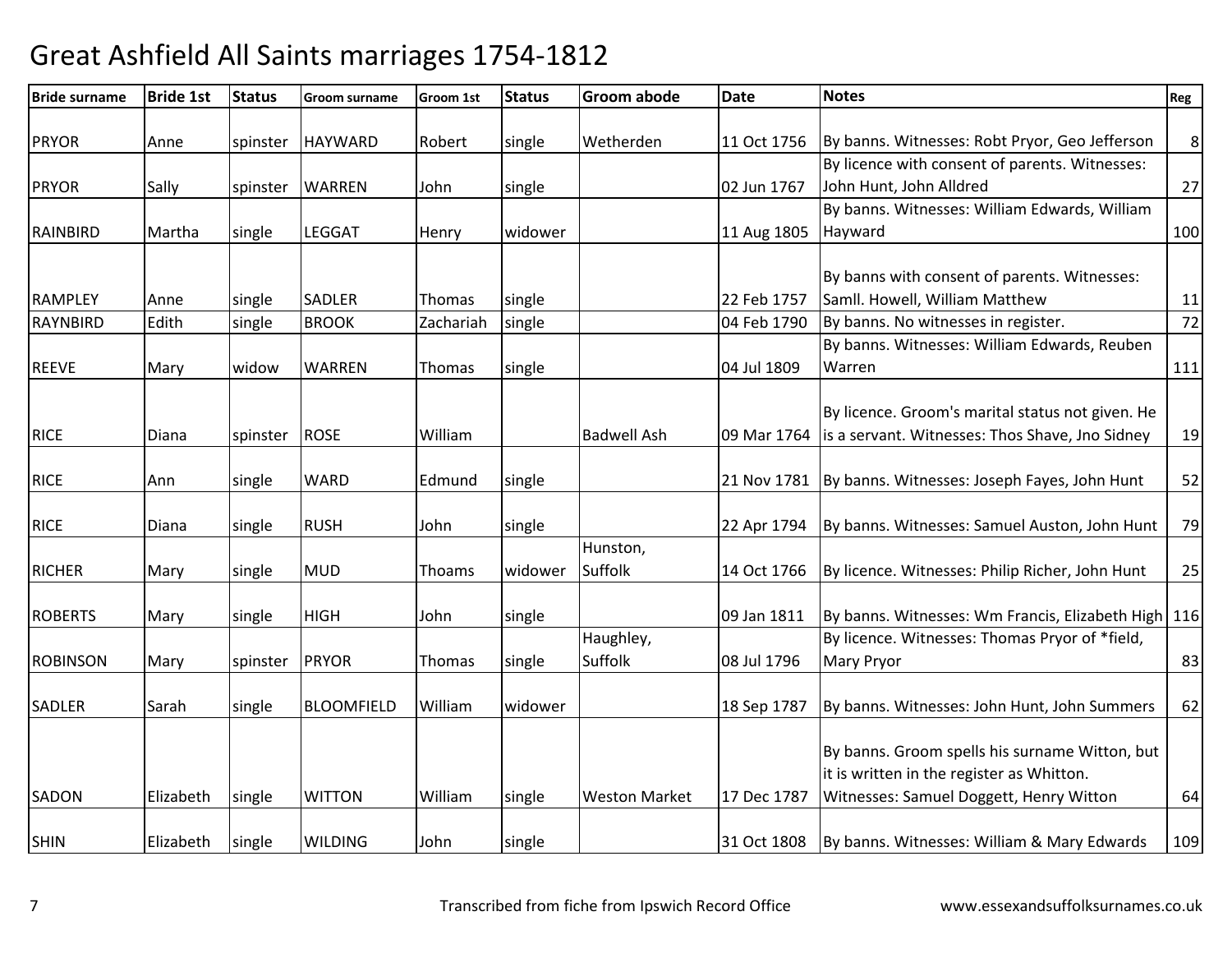| <b>Bride surname</b> | <b>Bride 1st</b> | <b>Status</b> | Groom surname   | Groom 1st | <b>Status</b> | Groom abode | <b>Date</b>            | <b>Notes</b>                                              | Reg |
|----------------------|------------------|---------------|-----------------|-----------|---------------|-------------|------------------------|-----------------------------------------------------------|-----|
|                      |                  |               |                 |           |               | Drinkston?, |                        | By banns. Witnesses: Bridget Or*s, William                |     |
| <b>SMITH</b>         | Elizabeth        | single        | ORRICE?         | William   | widower       | Suffolk     | 22 Sep 1808            | Edwards                                                   | 108 |
|                      |                  |               |                 |           |               |             |                        | By licence. Witnesses: Isaac Lambert, Mary                |     |
| <b>STONES</b>        | Elizabeth        | single        | <b>SYRETT</b>   | Francis   | single        |             | 20 May 1798 Edwards    |                                                           | 89  |
|                      |                  |               |                 |           |               |             |                        | By banns. Witnesses: Charlotte Baxter, Robt               |     |
| <b>STURGEON</b>      | Mary             | single        | <b>HAWARD</b>   | William   | single        |             | 03 Nov 1797            | Barrell                                                   | 87  |
|                      |                  |               |                 |           |               |             |                        |                                                           |     |
| <b>TIER</b>          | Elizabeth        | single        | <b>HUNT</b>     | Thomas    | single        |             | 18 Apr 1784            | By banns. Witnesses: William *n, John Hunt                | 56  |
| <b>TRUDGET</b>       | Ann              | widow         | <b>DRAKE</b>    | Edward    | widower       |             | 20 Jan 1794            | By banns. Witnesses: Edmund Drake, John Hunt              | 78  |
|                      |                  |               |                 |           |               |             |                        |                                                           |     |
| <b>TURNER</b>        | Sarah            | single        | <b>CLEMENCE</b> | Henry     | single        | Finensham?  | 25 Oct 1768            | By banns. Witnesses: John & Elizabeth Hunt                | 28  |
|                      |                  |               |                 |           |               | Stoke Ash,  |                        | By licence. Witnesses: William Edwards, John              |     |
| <b>TURNER</b>        | Sarah            | single        | <b>MOOR</b>     | William   | single        | Suffolk     | 24 Jan 1805            | <b>Browne</b>                                             | 97  |
|                      |                  |               |                 |           |               |             |                        | By banns. Witnesses: Sophia Denny, William                |     |
| <b>WARD</b>          | Ann              | single        | <b>DRAKE</b>    | Francis   | single        |             | 11 Dec 1806            | Edwards                                                   | 103 |
| <b>WARREN</b>        | Mary             | spinster      | <b>EACOCK</b>   | Joseph    | single        | Wattisfield | 16 Oct 1759            | By banns. Witnesses: John Flack, John Hunt                | 13  |
|                      |                  |               |                 |           |               |             |                        | By banns. Witnesses: Robt Greengrass, John                |     |
| <b>WARREN</b>        | Esther           | single        | <b>NICE</b>     | Thomas    | single        |             | 02 May 1774 Hunt       |                                                           | 36  |
|                      |                  |               |                 |           |               |             |                        |                                                           |     |
| <b>WARREN</b>        | Sarah            | single        | PLUMMER         | John      | single        |             |                        | 07 Mar 1791   By banns. Witnesses: John Warren, John Hunt | 74  |
| <b>WARREN</b>        | Charlotte        | single        | <b>RICE</b>     | John      | single        |             | 27 Feb 1792            | By banns. Witnesses: James Rice, John Hunt                | 75  |
|                      |                  |               |                 |           |               | Combs,      |                        |                                                           |     |
| <b>WARREN</b>        | Elizabeth        | single        | <b>ROBINSON</b> | William   | single        | Suffolk     | 17 Oct 1797            | By licence. Witnesses: John Warren, Robt Barrell          | 86  |
|                      |                  |               |                 |           |               |             |                        | By banns. Witnesses: John Hunt, Robert                    |     |
| WELLHAM              | Ann              | widow         | <b>THEOBALD</b> | John      | single        |             | 17 Jan 1788            | Mullinger                                                 | 65  |
|                      |                  |               |                 |           |               |             |                        | By banns. Witnesses: William Edwards, John                |     |
| <b>WHITTON</b>       | <b>Ellis</b>     | single        | <b>BARNES</b>   | Richard   | widower       |             | 03 Jun 1805            | Whitton                                                   | 98  |
|                      |                  |               |                 |           |               |             |                        | By banns. Witnesses: John Hunt, William                   |     |
| <b>WILLIAMS</b>      | Rachel           | single        | <b>BACKSTER</b> | William   | single        |             | 19 Mar 1765 Bloomfield |                                                           | 24  |